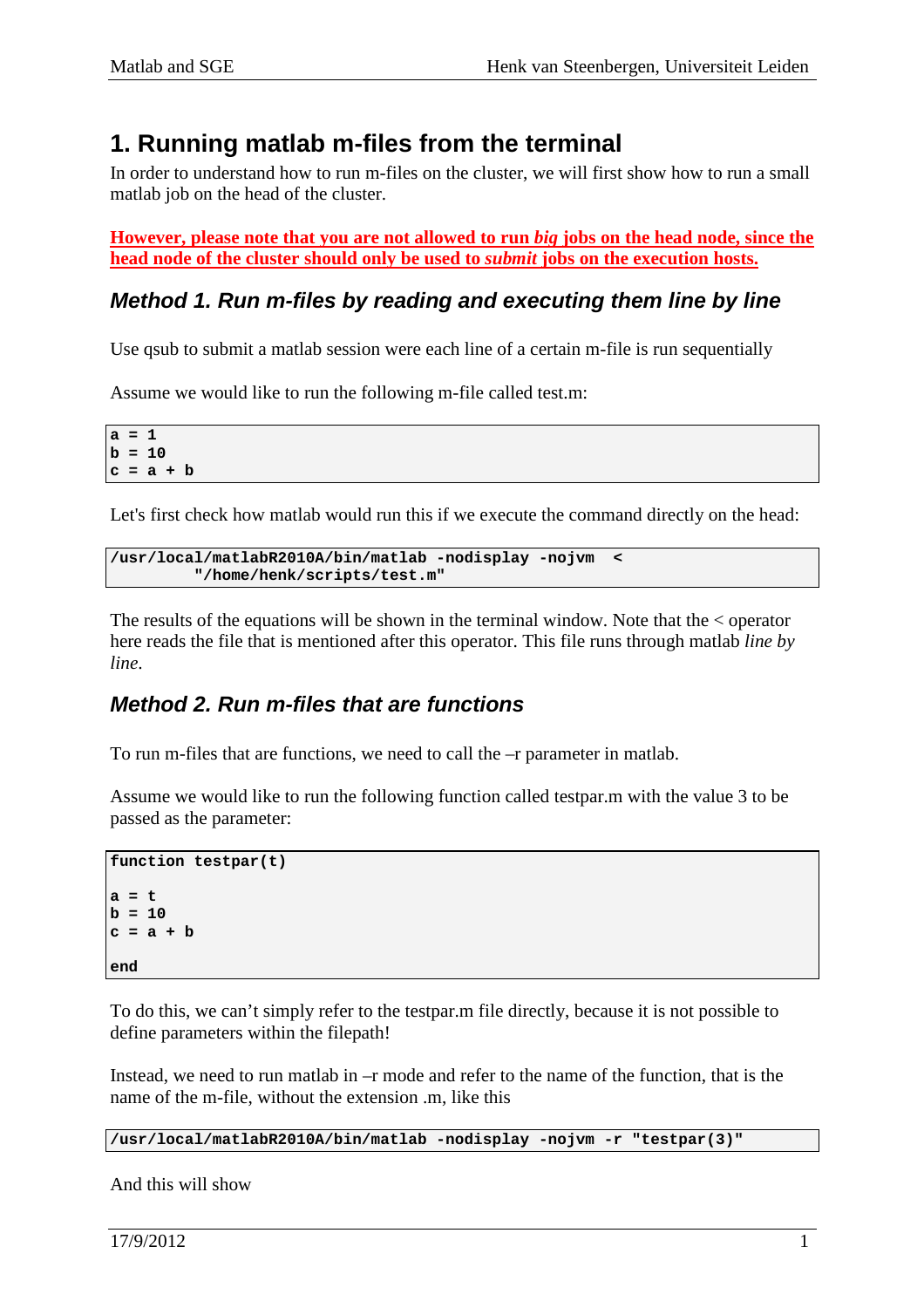```
< M A T L A B (R) > 
                     Copyright 1984-2010 The MathWorks, Inc. 
                   Version 7.10.0.499 (R2010a) 64-bit (glnxa64) 
                                  February 5, 2010 
  pathdef UITGEVOERD 
  pathdef UITGEVOERD 
   To get started, type one of these: helpwin, helpdesk, or demo. 
   For product information, visit www.mathworks.com.
>> 
a = 
      3 
b = 
     10 
c = 
     13 
>>
```
Note that there is still a blinking matlab cursor at the bottom of the screen. Because we runned matlab in –r mode, it is not closed automatically. In order to exit matlab and return to the terminal prompt, type

**exit** 

Be careful! If you did not run the command from the correct path, the function will not be found and you will get the following error within matlab

```
>> ??? Undefined function or method 'testpar' for input arguments of type 
'double'.
```
So before running the matlab command, make sure to 1) **cd** to the correct working directory, or 2) to have added the path were the m-file is located in the pathdef.m (use **edit pathdef.m** in matlab).

# **2. Running matlab m-files on the cluster from the terminal**

Let's now demonstrate how to run the same commands by submitting them to the SGE cluster.

What we need to do is call the matlab command via qsub. We also need to add some parameters relevant for the job that is going to be submitted.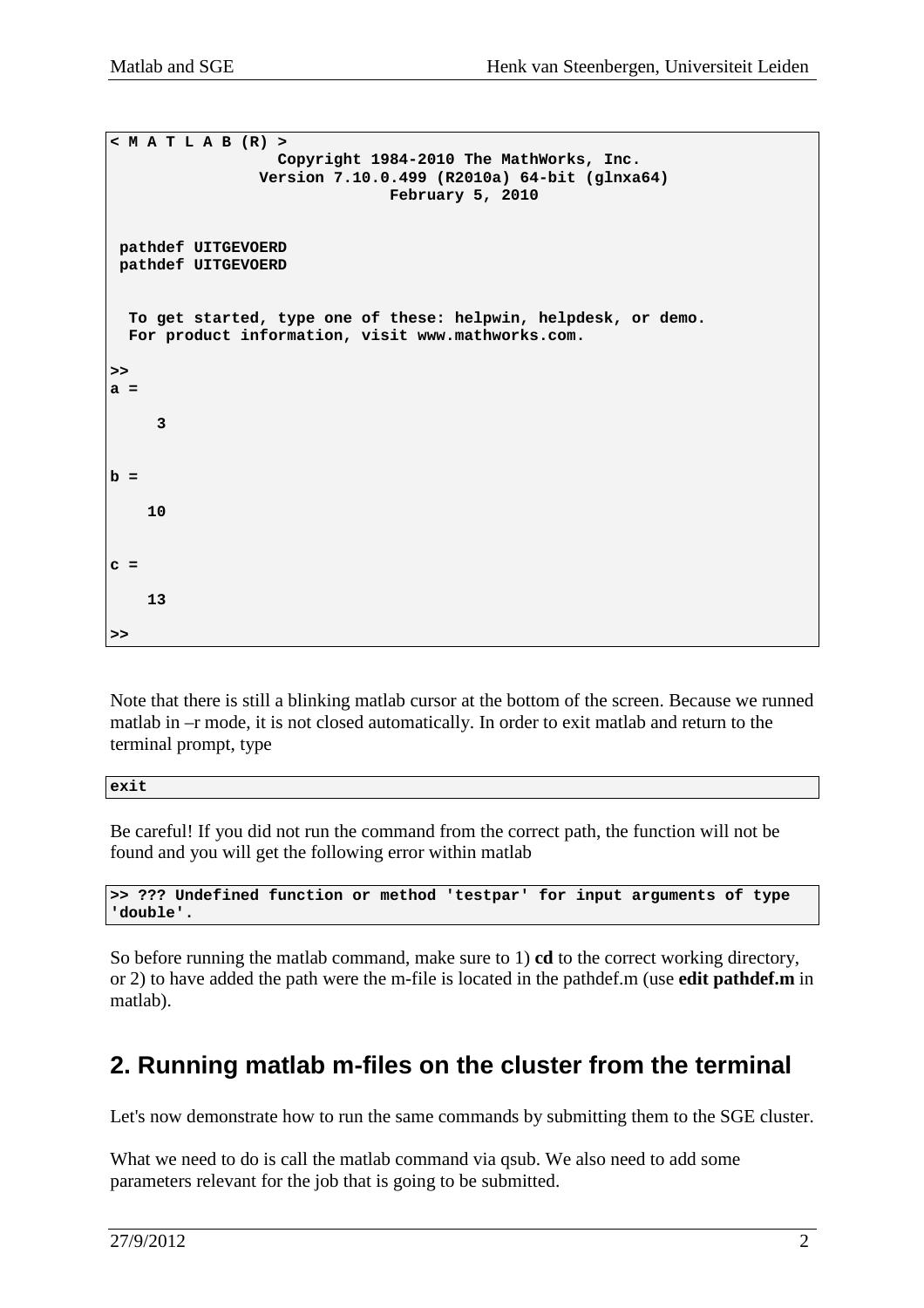### **Method 1. Run m-files by reading and executing them line by line**

We are going to run the same matlab job, but this command is now echo'ed and pipelined to the qsub command (as the final parameter) using the pipeline operator "|".

If you run this

**echo '/usr/local/matlabR2010A/bin/matlab -nodisplay -nojvm < "/home/henk/scripts/test.m"' | qsub -cwd -S /bin/bash** 

you will receive the following message:

**Your job <job number> ("<job name>") has been submitted** 

So, you now have submitted your matlab job to the cluster.

Before running the command, make sure your terminal screen is wide enough to show the command on a single line. Otherwise, the echo might be interpreted differently and the job might not be submitted correctly. If the job is still not run correctly, try to open a fresh terminal session.

Note that the qsub command includes the parameters –cwd and –S /bin/bash.

-cwd sets the current directory (so the output and error files will be written in the same path as where you have run the command)

-S sets the default shell to bash

Feel fry to add other qsub parameters as well such as –q to set a preferred queue, -N to give the job a name, or –o and –e to redirect the output and error files to a different location. See the qsub documentation.

Given that the job is run on the cluster, you will not receive any visual feedback. After the job has been scheduled and is finished (in order to check that: use qstat), you may have a look at the output and error files created by the cluster. For instance, if you want to view the content of the output created by matlab, use this command

**cat \*.o<job number>** 

Alternatively, you can use a standard text editor like **gedit**.

#### **Method 2. Run m-files that are functions**

We can use the same pipelining method to run a matlab function (with parameters):

```
echo '/usr/local/matlabR2010A/bin/matlab -nodisplay -nojvm -r "testpar(3)"' 
         | qsub -cwd -S /bin/bash
```